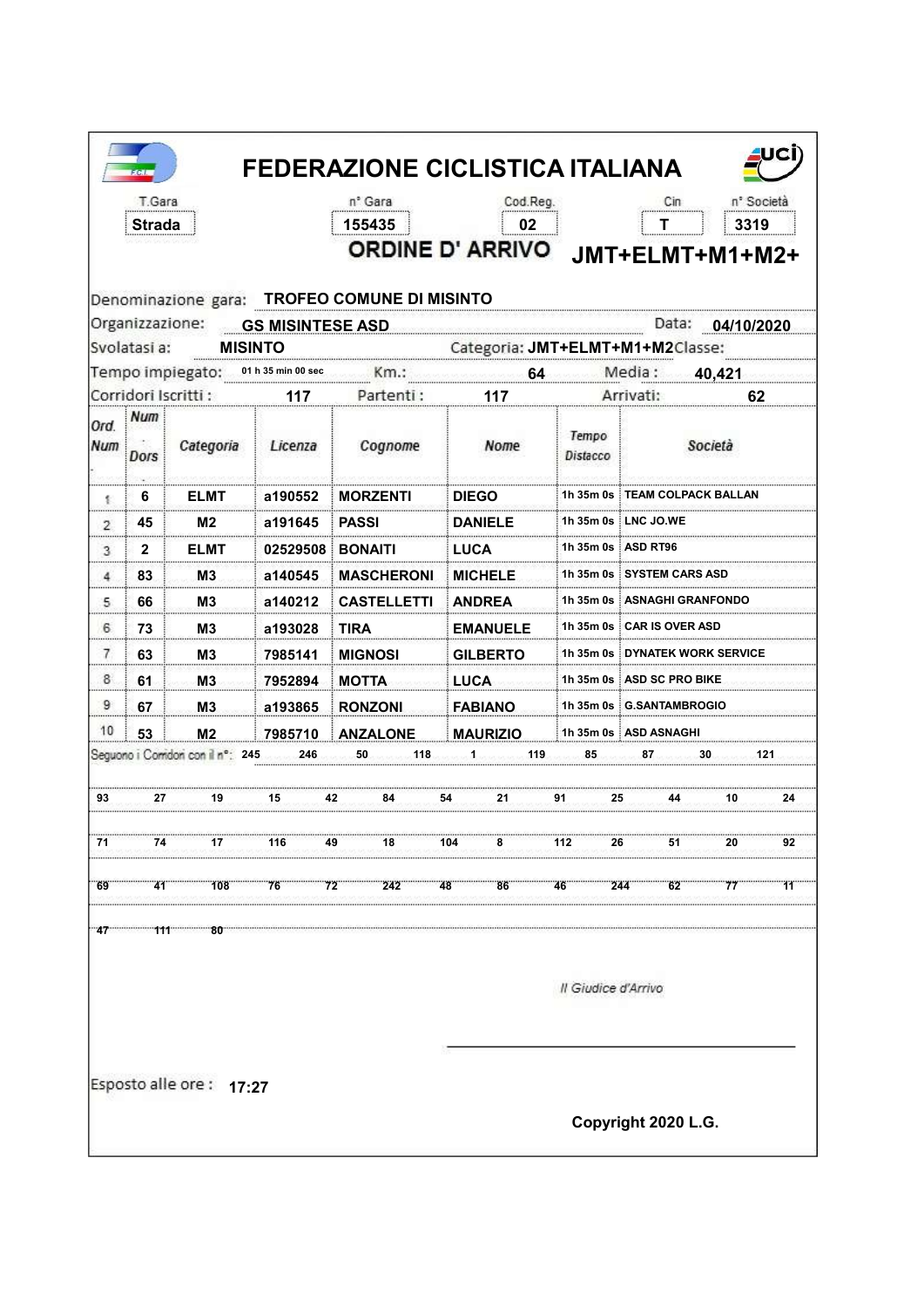| Denominazione gara: TROFEO COMUNE DI MISINTO<br>Organizzazione:<br><b>GS MISINTESE ASD</b><br><b>MISINTO</b><br>01 h 35 min 00 sec<br>Km.:<br>Partenti:<br>35<br>Num<br>Categoria<br>Licenza<br>Cognome<br><b>Dors</b><br><b>ELMT</b><br><b>MORZENTI</b><br>6<br>a190552<br>髪<br>02529508 BONAIT<br><b>ELMT</b><br>2<br>2<br>1<br>M1<br>am845078 CORTI<br>3<br>30<br>M1<br>7989176<br><b>CIAPONI</b><br>4<br>5<br>27<br>M1<br>7902599<br><b>TANSELLA</b> | <br>Categoria: JMT+ELMT+M1<br>64<br>35<br>Nome<br><b>DIEGO</b><br>LUCA | Tempo<br>Distacco   | Data: 04/10/2020<br>Classe:<br>Media:<br>40,421<br>Arrivati:<br>18<br>Società |
|----------------------------------------------------------------------------------------------------------------------------------------------------------------------------------------------------------------------------------------------------------------------------------------------------------------------------------------------------------------------------------------------------------------------------------------------------------|------------------------------------------------------------------------|---------------------|-------------------------------------------------------------------------------|
| Svolatasi a:<br>Tempo impiegato:                                                                                                                                                                                                                                                                                                                                                                                                                         |                                                                        |                     |                                                                               |
|                                                                                                                                                                                                                                                                                                                                                                                                                                                          |                                                                        |                     |                                                                               |
| Corridori Iscritti:<br>Ord.<br>Num                                                                                                                                                                                                                                                                                                                                                                                                                       |                                                                        |                     |                                                                               |
|                                                                                                                                                                                                                                                                                                                                                                                                                                                          |                                                                        |                     |                                                                               |
|                                                                                                                                                                                                                                                                                                                                                                                                                                                          |                                                                        |                     |                                                                               |
|                                                                                                                                                                                                                                                                                                                                                                                                                                                          |                                                                        |                     | 1h 35m 0s TEAM COLPACK BALLAN                                                 |
|                                                                                                                                                                                                                                                                                                                                                                                                                                                          |                                                                        |                     | 1h 35m 0s ASD RT96                                                            |
|                                                                                                                                                                                                                                                                                                                                                                                                                                                          | <b>CRISTIAN</b>                                                        |                     | 1h 35m 0s ∶TEAM SEAL                                                          |
|                                                                                                                                                                                                                                                                                                                                                                                                                                                          | <b>MATTEO</b>                                                          |                     | 1h 35m 0s   ASD SWATT CLUB                                                    |
|                                                                                                                                                                                                                                                                                                                                                                                                                                                          | <b>DANIEL</b>                                                          |                     | 1h 35m 0s : AS MARTESANA                                                      |
| 6<br>19<br>M1<br>a141909<br><b>PERTICA</b>                                                                                                                                                                                                                                                                                                                                                                                                               | <b>NATHAN ERNE</b>                                                     |                     | 1h 35m 0s   KILOMETROZERO                                                     |
| 7<br>15<br><b>ELMT</b><br><b>ANOBILE</b><br>915919q                                                                                                                                                                                                                                                                                                                                                                                                      | <b>FABIO</b>                                                           |                     | 1h 35m 0s : ASD CENTRO SPOR                                                   |
| 8<br>21<br>M1<br>a139817<br><b>SPIEZIA</b>                                                                                                                                                                                                                                                                                                                                                                                                               | <b>ANTONIO</b>                                                         |                     | 1h 35m 0s KILOMETROZERO                                                       |
| 9<br>25<br>M <sub>1</sub><br>a167937<br><b>MARCHESI</b>                                                                                                                                                                                                                                                                                                                                                                                                  | <b>MATTEO</b>                                                          |                     | 1h 35m 0s SYSTEM CARS ASD                                                     |
| 10<br>10<br>ELMT.<br>933236m ROTA                                                                                                                                                                                                                                                                                                                                                                                                                        |                                                                        |                     | ERMANNO CA 1h 35m 0s ASD GS TRABATTONI KO.BO REAL                             |
| Seguono i Corridori con il nº: 24                                                                                                                                                                                                                                                                                                                                                                                                                        |                                                                        | Il Giudice d'Arrivo |                                                                               |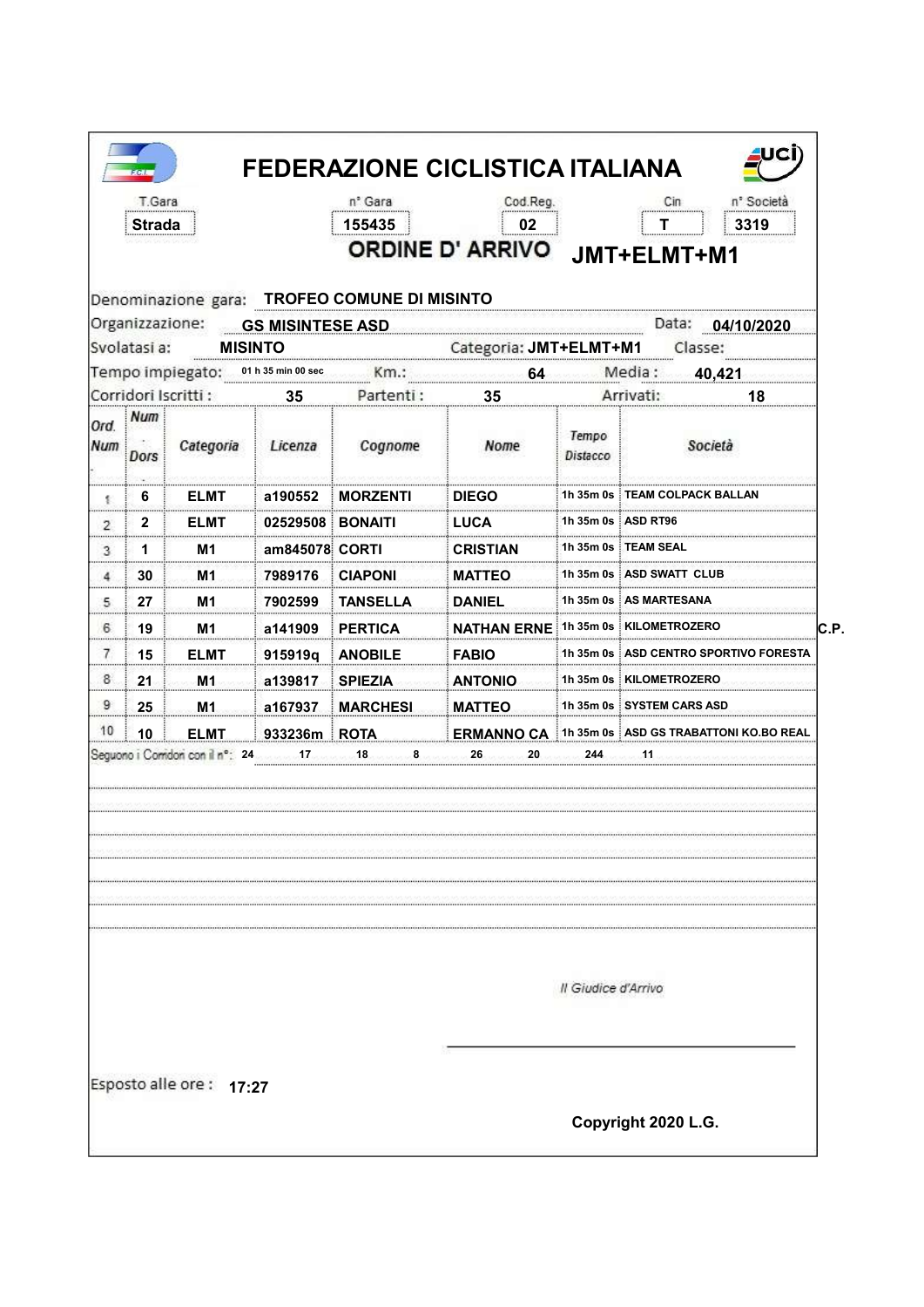| Organizzazione:<br>Num<br>Dors<br>45<br>髪<br>53<br>$\overline{2}$<br>50<br>3 | <b>MISINTO</b><br>Categoria | <b>GS MISINTESE ASD</b><br>01 h 35 min 00 sec<br>14 | Denominazione gara: TROFEO COMUNE DI MISINTO<br>Km.:<br>Partenti: | Categoria: M2<br>64 |                     | Data: 04/10/2020<br>Classe:                |
|------------------------------------------------------------------------------|-----------------------------|-----------------------------------------------------|-------------------------------------------------------------------|---------------------|---------------------|--------------------------------------------|
| Svolatasi a:                                                                 |                             |                                                     |                                                                   |                     |                     |                                            |
| Tempo impiegato:<br>Corridori Iscritti:                                      |                             |                                                     |                                                                   |                     |                     |                                            |
|                                                                              |                             |                                                     |                                                                   |                     |                     | Media:<br>40,421                           |
| Ord.<br>Num                                                                  |                             |                                                     |                                                                   | 14                  |                     | Arrivati:<br>12                            |
|                                                                              |                             | Licenza                                             | Cognome                                                           | Nome                | Tempo<br>Distacco   | Società                                    |
|                                                                              | M2                          | a191645                                             | <b>PASSI</b>                                                      | <b>DANIELE</b>      |                     | 1h 35m 0s ∃LNC JO.WE                       |
|                                                                              | M2                          | 7985710                                             | <b>ANZALONE</b>                                                   | <b>MAURIZIO</b>     |                     | 1h 35m 0s ASD ASNAGHI                      |
|                                                                              | M2                          | a162984                                             | CAMISASCA                                                         | <b>ALBERTO</b>      |                     | 1h 35m 0s : SYSTEM CARS ASD                |
| 42<br>4                                                                      | M2                          | 955649r                                             | <b>TREZZI</b>                                                     | <b>FABIO</b>        |                     | 1h 35m 0s ASD GS TRABATTONI                |
| 5.<br>54                                                                     | M2                          | a076765                                             | <b>IOVINO</b>                                                     | <b>PAOLO</b>        |                     | 1h 35m 0s G.SANTAMBROGIO                   |
| 6<br>44                                                                      | M2                          | a111312                                             | <b>CIURLEO</b>                                                    | <b>ALESSANDRO</b>   |                     | 1h 35m 0s : AMATORI VELO LAINATE           |
| 7<br>49                                                                      | M2                          | a025684                                             | <b>RICCARDO</b>                                                   | <b>DANIELE</b>      |                     | 1h 35m 0s i SYSTEM CARS ASD                |
| 8<br>51                                                                      | M <sub>2</sub>              | 974115m                                             | <b>CHIAPPUCCI</b>                                                 | <b>MARCO</b>        |                     | 1h 35m 0s SYSTEM CARS ASD                  |
| 9<br>41                                                                      | M <sub>2</sub>              | 7978614<br>3                                        | <b>MAGGIORI</b>                                                   | <b>ALEX</b>         |                     | 1h 35m 0s ┆ASD EX3MOTRUE RACING            |
| 10<br>48                                                                     | M <sub>2</sub>              |                                                     | am848386 RE CECCONI                                               | <b>LUCA</b>         |                     | 1h 35m 0s   ASDILETTANTISTICA PRO PATRIA A |
| Seguono i Corridori con il nº: 46                                            |                             |                                                     |                                                                   |                     | Il Giudice d'Arrivo |                                            |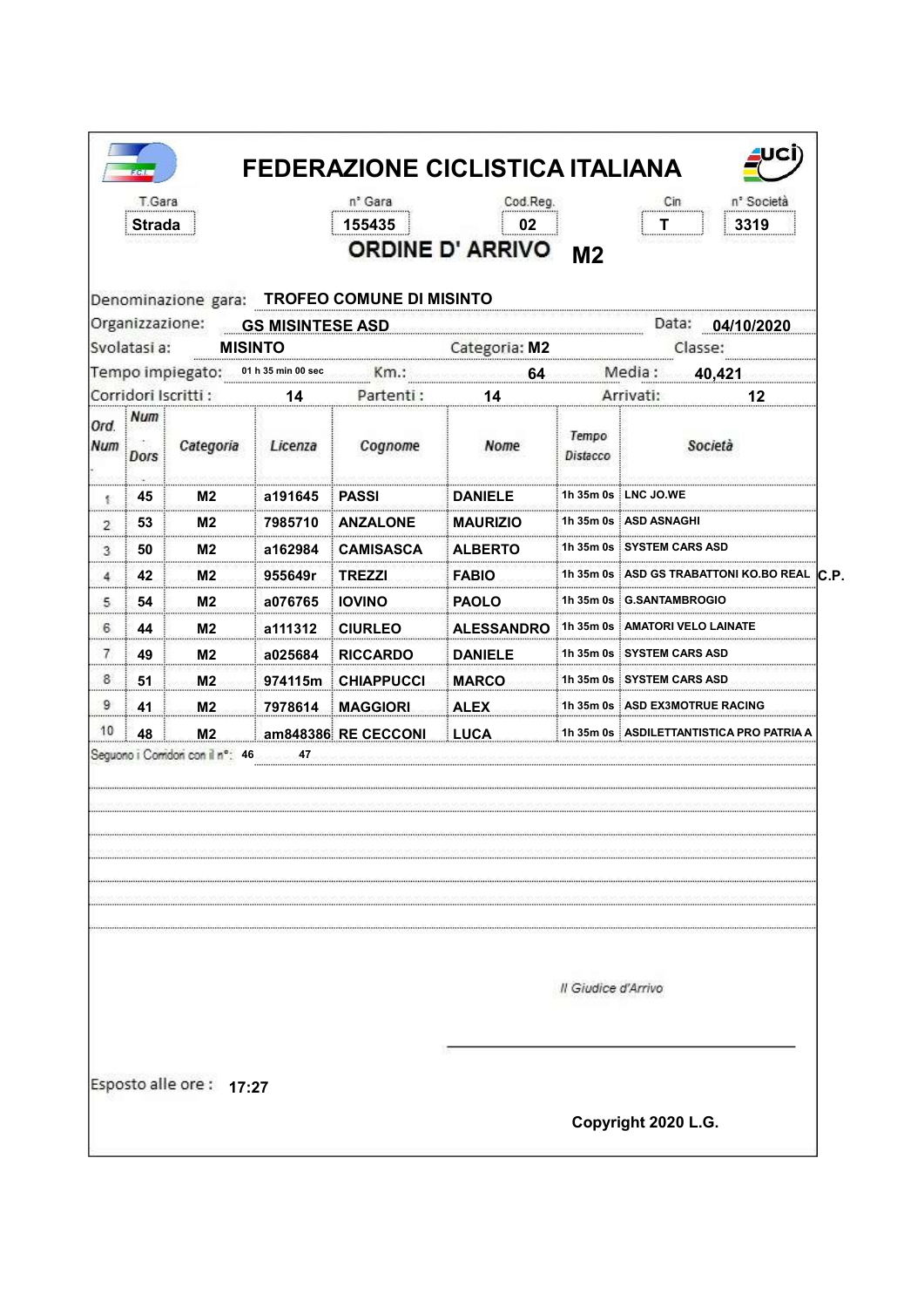| Denominazione gara: TROFEO COMUNE DI MISINTO<br>Organizzazione:<br>Data: 04/10/2020<br><b>GS MISINTESE ASD</b><br>Svolatasi a:<br><b>MISINTO</b><br>Categoria: M3<br>Classe:<br>Tempo impiegato:<br>Media:<br>01 h 35 min 00 sec<br>40,421<br>Km.:<br>64<br>Corridori Iscritti :<br>Partenti:<br>Arrivati:<br>16<br>27<br>27<br>Num<br>Tempo<br>Società<br>Categoria<br>Licenza<br>Cognome<br>Nome<br><b>Dors</b><br>Distacco<br>1h 35m 0s ┊SYSTEM CARS ASD<br>83<br>M3<br>a140545<br><b>MASCHERONI</b><br><b>MICHELE</b><br>髪<br>1h 35m 0s ASNAGHI GRANFONDO<br>66<br>M3<br>a140212<br><b>CASTELLETTI</b><br>ANDREA<br>$\overline{2}$<br>1h 35m 0s : CAR IS OVER ASD<br>73<br>М3<br>a193028<br>TIRA<br><b>EMANUELE</b><br>3<br>1h 35m 0s i DYNATEK WORK SERVICE<br>63<br><b>MIGNOSI</b><br>М3<br>7985141<br><b>GILBERTO</b><br>4<br>1h 35m 0s ASD SC PRO BIKE<br>61<br><b>LUCA</b><br>5.<br>M3<br>7952894<br><b>MOTTA</b><br>1h 35m 0s i G.SANTAMBROGIO<br>IC.P.<br>6<br>67<br>M3<br>a193865<br><b>RONZONI</b><br><b>FABIANO</b><br>7<br>85<br>1h 35m 0s : ASD BINDELL<br>M3<br>a195044<br><b>PIZZAGALLI</b><br><b>ALESSIO</b><br>8<br>84<br>M3<br>a114012<br><b>SPOSITO</b><br><b>ANGELO</b><br>1h 35m 0s SYSTEM CARS ASD<br>9<br>71<br>1h 35m 0s : CICLI ROSSI ASD<br>M <sub>3</sub><br><b>BREVI</b><br><b>LUCA</b><br>729869k<br>10<br>74<br>1h 35m 0s PEDALE SENAGHESE A.S.D.<br>M <sub>3</sub><br>a193471<br><b>TRAVAGLIATI</b><br><b>LUIGI</b><br>76<br>72<br>62<br>77<br>80 | T Gara<br><b>Strada</b> |  | n° Gara<br>155435 | Cod.Reg.<br>02<br><b>ORDINE D' ARRIVO</b> | M <sub>3</sub> | n <sup>°</sup> Società<br>Cin<br>3319 |
|-------------------------------------------------------------------------------------------------------------------------------------------------------------------------------------------------------------------------------------------------------------------------------------------------------------------------------------------------------------------------------------------------------------------------------------------------------------------------------------------------------------------------------------------------------------------------------------------------------------------------------------------------------------------------------------------------------------------------------------------------------------------------------------------------------------------------------------------------------------------------------------------------------------------------------------------------------------------------------------------------------------------------------------------------------------------------------------------------------------------------------------------------------------------------------------------------------------------------------------------------------------------------------------------------------------------------------------------------------------------------------------------------------------------------------------------------------------------------------------|-------------------------|--|-------------------|-------------------------------------------|----------------|---------------------------------------|
|                                                                                                                                                                                                                                                                                                                                                                                                                                                                                                                                                                                                                                                                                                                                                                                                                                                                                                                                                                                                                                                                                                                                                                                                                                                                                                                                                                                                                                                                                     |                         |  |                   |                                           |                |                                       |
|                                                                                                                                                                                                                                                                                                                                                                                                                                                                                                                                                                                                                                                                                                                                                                                                                                                                                                                                                                                                                                                                                                                                                                                                                                                                                                                                                                                                                                                                                     |                         |  |                   |                                           |                |                                       |
|                                                                                                                                                                                                                                                                                                                                                                                                                                                                                                                                                                                                                                                                                                                                                                                                                                                                                                                                                                                                                                                                                                                                                                                                                                                                                                                                                                                                                                                                                     |                         |  |                   |                                           |                |                                       |
| Ord.<br>Num                                                                                                                                                                                                                                                                                                                                                                                                                                                                                                                                                                                                                                                                                                                                                                                                                                                                                                                                                                                                                                                                                                                                                                                                                                                                                                                                                                                                                                                                         |                         |  |                   |                                           |                |                                       |
|                                                                                                                                                                                                                                                                                                                                                                                                                                                                                                                                                                                                                                                                                                                                                                                                                                                                                                                                                                                                                                                                                                                                                                                                                                                                                                                                                                                                                                                                                     |                         |  |                   |                                           |                |                                       |
|                                                                                                                                                                                                                                                                                                                                                                                                                                                                                                                                                                                                                                                                                                                                                                                                                                                                                                                                                                                                                                                                                                                                                                                                                                                                                                                                                                                                                                                                                     |                         |  |                   |                                           |                |                                       |
| Seguono i Comidori con il nº: 69                                                                                                                                                                                                                                                                                                                                                                                                                                                                                                                                                                                                                                                                                                                                                                                                                                                                                                                                                                                                                                                                                                                                                                                                                                                                                                                                                                                                                                                    |                         |  |                   |                                           |                |                                       |
|                                                                                                                                                                                                                                                                                                                                                                                                                                                                                                                                                                                                                                                                                                                                                                                                                                                                                                                                                                                                                                                                                                                                                                                                                                                                                                                                                                                                                                                                                     |                         |  |                   |                                           |                |                                       |
|                                                                                                                                                                                                                                                                                                                                                                                                                                                                                                                                                                                                                                                                                                                                                                                                                                                                                                                                                                                                                                                                                                                                                                                                                                                                                                                                                                                                                                                                                     |                         |  |                   |                                           |                |                                       |
|                                                                                                                                                                                                                                                                                                                                                                                                                                                                                                                                                                                                                                                                                                                                                                                                                                                                                                                                                                                                                                                                                                                                                                                                                                                                                                                                                                                                                                                                                     |                         |  |                   |                                           |                |                                       |
|                                                                                                                                                                                                                                                                                                                                                                                                                                                                                                                                                                                                                                                                                                                                                                                                                                                                                                                                                                                                                                                                                                                                                                                                                                                                                                                                                                                                                                                                                     |                         |  |                   |                                           |                |                                       |
|                                                                                                                                                                                                                                                                                                                                                                                                                                                                                                                                                                                                                                                                                                                                                                                                                                                                                                                                                                                                                                                                                                                                                                                                                                                                                                                                                                                                                                                                                     |                         |  |                   |                                           |                |                                       |
|                                                                                                                                                                                                                                                                                                                                                                                                                                                                                                                                                                                                                                                                                                                                                                                                                                                                                                                                                                                                                                                                                                                                                                                                                                                                                                                                                                                                                                                                                     |                         |  |                   |                                           |                |                                       |
|                                                                                                                                                                                                                                                                                                                                                                                                                                                                                                                                                                                                                                                                                                                                                                                                                                                                                                                                                                                                                                                                                                                                                                                                                                                                                                                                                                                                                                                                                     |                         |  |                   |                                           |                |                                       |
|                                                                                                                                                                                                                                                                                                                                                                                                                                                                                                                                                                                                                                                                                                                                                                                                                                                                                                                                                                                                                                                                                                                                                                                                                                                                                                                                                                                                                                                                                     |                         |  |                   |                                           |                |                                       |
| Il Giudice d'Arrivo                                                                                                                                                                                                                                                                                                                                                                                                                                                                                                                                                                                                                                                                                                                                                                                                                                                                                                                                                                                                                                                                                                                                                                                                                                                                                                                                                                                                                                                                 |                         |  |                   |                                           |                |                                       |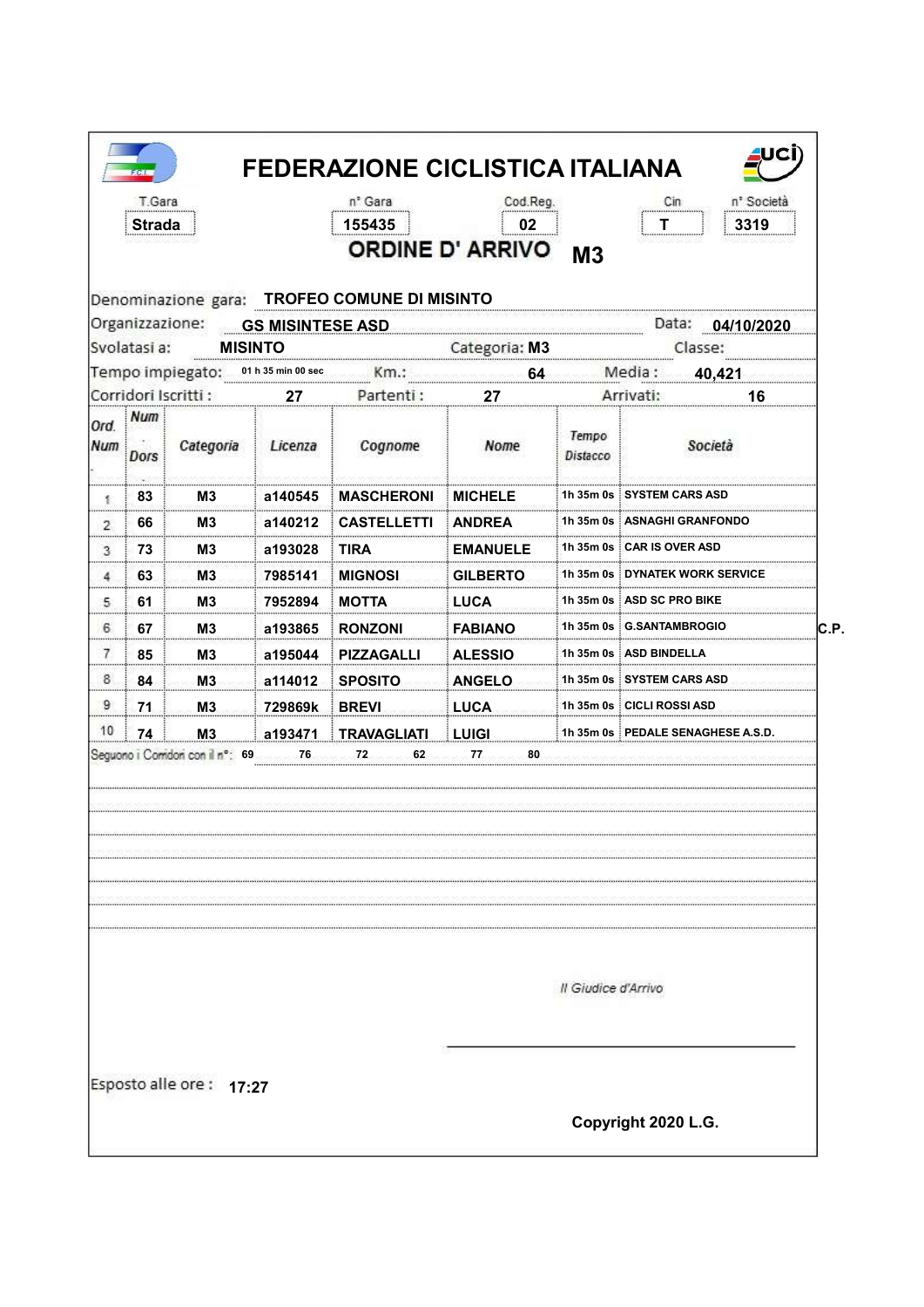|                | T.Gara<br>Strada |                                  |                    | n <sup>°</sup> Gara<br>155435                | Cod.Reg.<br>02<br><b>ORDINE D' ARRIVO</b> | <b>M4</b>           | n <sup>°</sup> Società<br>Cin<br>3319          |
|----------------|------------------|----------------------------------|--------------------|----------------------------------------------|-------------------------------------------|---------------------|------------------------------------------------|
|                |                  | Organizzazione: GS MISINTESE ASD |                    | Denominazione gara: TROFEO COMUNE DI MISINTO |                                           |                     |                                                |
|                | Svolatasi a:     |                                  | <b>MISINTO</b>     |                                              | Categoria: M4                             |                     | Data: 04/10/2020<br>Classe:                    |
|                |                  | Tempo impiegato:                 | 01 h 35 min 00 sec | Km.:                                         | 64                                        |                     | Media:<br>40,421                               |
|                |                  | Corridori Iscritti :             | 41                 | Partenti:                                    | 41                                        |                     | Arrivati:<br>16                                |
| Ord.<br>Num    | Num<br>Dors      | Categoria                        | Licenza            | Cognome                                      | Nome                                      | Tempo<br>Distacco   | Società                                        |
| 髪              | 245              | M4                               | 7905894            | <b>BASILICO</b>                              | <b>FABRIZIO</b>                           |                     | 1h 35m 0s : ASD POLISPORTIVA BESANESE          |
| $\overline{2}$ | 246              | M4                               | a191643            | <b>MORENI</b>                                | GIANLUCA                                  |                     | 1h 35m 0s LNC JO.WE                            |
| 3              | 118              | M4                               | 7900547            | <b>PERTEGATO</b>                             | <b>DAVIDE</b>                             |                     | 1h 35m 0s : ASD CERAMICHE LEMER                |
| 4              | 119              | M4                               | 7943376            | <b>CAPRA</b>                                 | <b>FABIO</b>                              |                     | 1h 35m 0s ASD CICLI CHIODINI                   |
| 5.             | 87               | M4                               | 955650n            | <b>BARZETTI</b>                              | <b>ALBERTO</b>                            |                     | 1h 35m 0s ASD GS TRABATTONI KO.BO REAL<br>C.P. |
| 6              | 121              | M4                               | 7927088            | <b>CISLAGHI</b>                              | <b>LUIGI</b>                              |                     | 1h 35m 0s : ASD CICLI CHIODINI                 |
| 7              | 93               | M4                               | 7902067            | <b>D'ANDREA</b>                              | <b>JURI</b>                               |                     | 1h 35m 0s ∃ASD DIMMIDISI CYCLING               |
| 8              | 91               | M4                               | a120986            | <b>GOTTI</b>                                 | <b>MARCO</b>                              |                     | 1h 35m 0s   ASD BIKE AVENGERS                  |
| 9              | 116              | M4.                              | 7900430            | <b>CAPPELLI</b>                              | <b>ELIO</b>                               |                     | 1h 35m 0s : ASD POLISPORTIVA BESANESE          |
| 10             | 104              | <b>M4</b>                        | 7985276            | <b>SQUIZZATO</b>                             | <b>IVAN</b>                               |                     | 1h 35m 0s ASD TEAM DUEBI                       |
|                |                  | Seguono i Comdoni con il nº: 112 | 92                 | 242<br>108                                   | 86<br>111                                 |                     |                                                |
|                |                  |                                  |                    |                                              |                                           |                     |                                                |
|                |                  |                                  |                    |                                              |                                           | Il Giudice d'Arrivo |                                                |
|                |                  | Esposto alle ore: 17:27          |                    |                                              |                                           |                     | Copyright 2020 L.G.                            |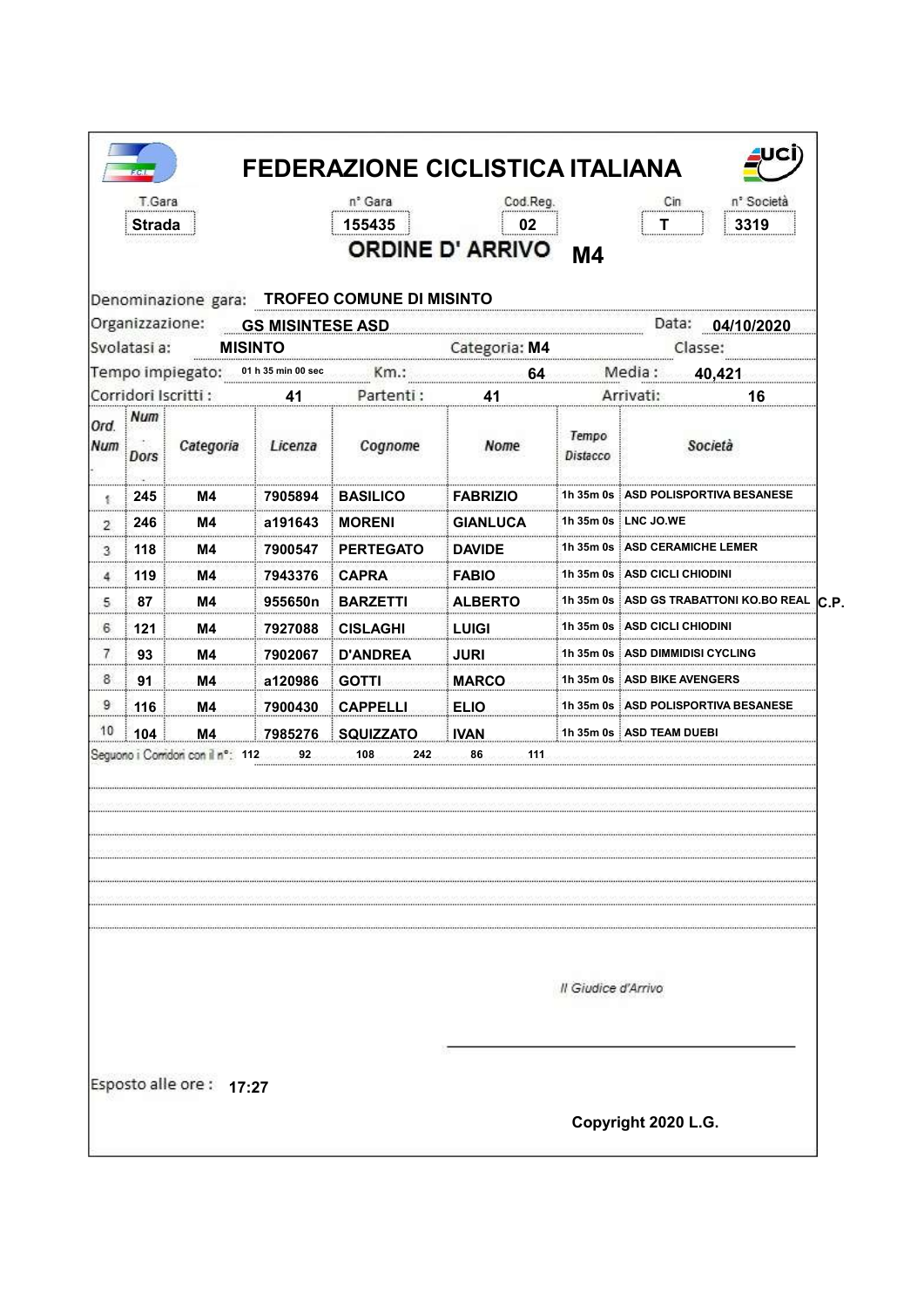|            | T.Gara<br><b>Strada</b> |                                     |                | n <sup>°</sup> Gara<br>155435                | Cod.Reg.<br>02                           |                     | Cin<br>Т                         |                  | n <sup>*</sup> Società<br>3319 |
|------------|-------------------------|-------------------------------------|----------------|----------------------------------------------|------------------------------------------|---------------------|----------------------------------|------------------|--------------------------------|
|            |                         |                                     |                |                                              | <b>ORDINE D' ARRIVO</b>                  |                     | M5+M6+M7+M8+JW                   |                  |                                |
|            |                         |                                     |                | Denominazione gara: TROFEO COMUNE DI MISINTO |                                          |                     |                                  |                  |                                |
|            | Svolatasi a:            | Organizzazione: GS MISINTESE ASD    | <b>MISINTO</b> |                                              | Categoria: M5+M6+M7+M8+JWClasse:         |                     |                                  | Data: 04/10/2020 |                                |
|            |                         | Tempo impiegato: 01 h 34 min 00 sec |                |                                              | 64                                       |                     | Media:                           | 40,851           |                                |
|            |                         | Corridori Iscritti:                 | 82             | Partenti:                                    | 82                                       |                     | Arrivati:                        |                  | 57                             |
| Ord<br>Num | : Num<br>Dors           | Categoria                           | Licenza        | Cognome                                      | Nome                                     | Tempo<br>Distacco   |                                  | Società          |                                |
| 李          | 250                     | M5                                  | a202489        | <b>ANDREOLI</b>                              | <b>MAURO</b>                             |                     | 1h 34m 0s LNC JO.WE              |                  |                                |
| 2          | 171                     | М5                                  | 7906184        | <b>BELLATO</b>                               | <b>DAVIDE</b>                            |                     | 1h 34m 0s ASD TEAM DUEB          |                  |                                |
| 3          | 157                     | M5                                  | 7922947        | DI RITA                                      | <b>MARIO</b>                             |                     | 1h 34m 0s : ASD TEAM PERUFFO     |                  |                                |
| 4          | 154                     | Μ5                                  | 996284n        | <b>DOLCE</b>                                 | <b>GIOVANNI</b>                          |                     | 1h 34m 0s ┊U.S.LEGNANESE         |                  |                                |
| 5          | 161                     | M5                                  | 992408x        | <b>PIACENTINI</b>                            | <b>PAOLO</b>                             |                     | 1h 34m 0s ∶SYSTEM CARS ASD       |                  |                                |
| 6          | 169                     | M5                                  | 7906194        | <b>ARPAIA</b>                                | ANTIMO                                   |                     | 1h 34m 0s ∶ASD ASNAGHI           |                  |                                |
| 7          | 131                     | M5                                  | a022796        | <b>CANTU'</b>                                | <b>DAVIDE</b>                            |                     | 1h 34m 0s : RUOTAMANIA CICLI ASD |                  |                                |
| 8.         | 144                     | M5                                  | 7909547        | <b>ALBERTI</b>                               | PAOLO ANDRE 1h 34m 0s ASD CLUB MINO DENT |                     |                                  |                  |                                |
| 9          | 207                     | M <sub>6</sub>                      | 864289e        | <b>SILVETTI</b>                              | <b>MANUEL A.</b>                         |                     | 1h 34m 0s   KILOMETROZERO        |                  |                                |
| 10         | 164                     | M <sub>5</sub>                      | a191046        | <b>BUZZONI</b>                               | <b>DAVIDE</b>                            |                     | 1h 34m 0s SYSTEM CARS ASD        |                  |                                |
|            |                         | Seguono i Comdon con il nº: 139     | 155            | 152<br>195                                   | 177<br>198                               | 149.                | 224                              | 194              | 209                            |
| 201        | 226                     | 202                                 | 225            | 156<br>151                                   | 142<br>163                               | 170                 | 208<br>141                       | 191              | 237                            |
|            |                         |                                     |                |                                              |                                          |                     |                                  |                  |                                |
| 150        | 227                     | 204                                 | 222            | 214<br>176                                   | 182<br>173                               | 220                 | 146<br>162                       | 178              | 133                            |
| 158        | 210                     | 136                                 | 159            | 249<br>205                                   | 248<br>166                               | 212                 | 160<br>167                       |                  |                                |
|            |                         |                                     |                |                                              |                                          | Il Giudice d'Arrivo |                                  |                  |                                |
|            |                         | Esposto alle ore: 17:27             |                |                                              |                                          |                     |                                  |                  |                                |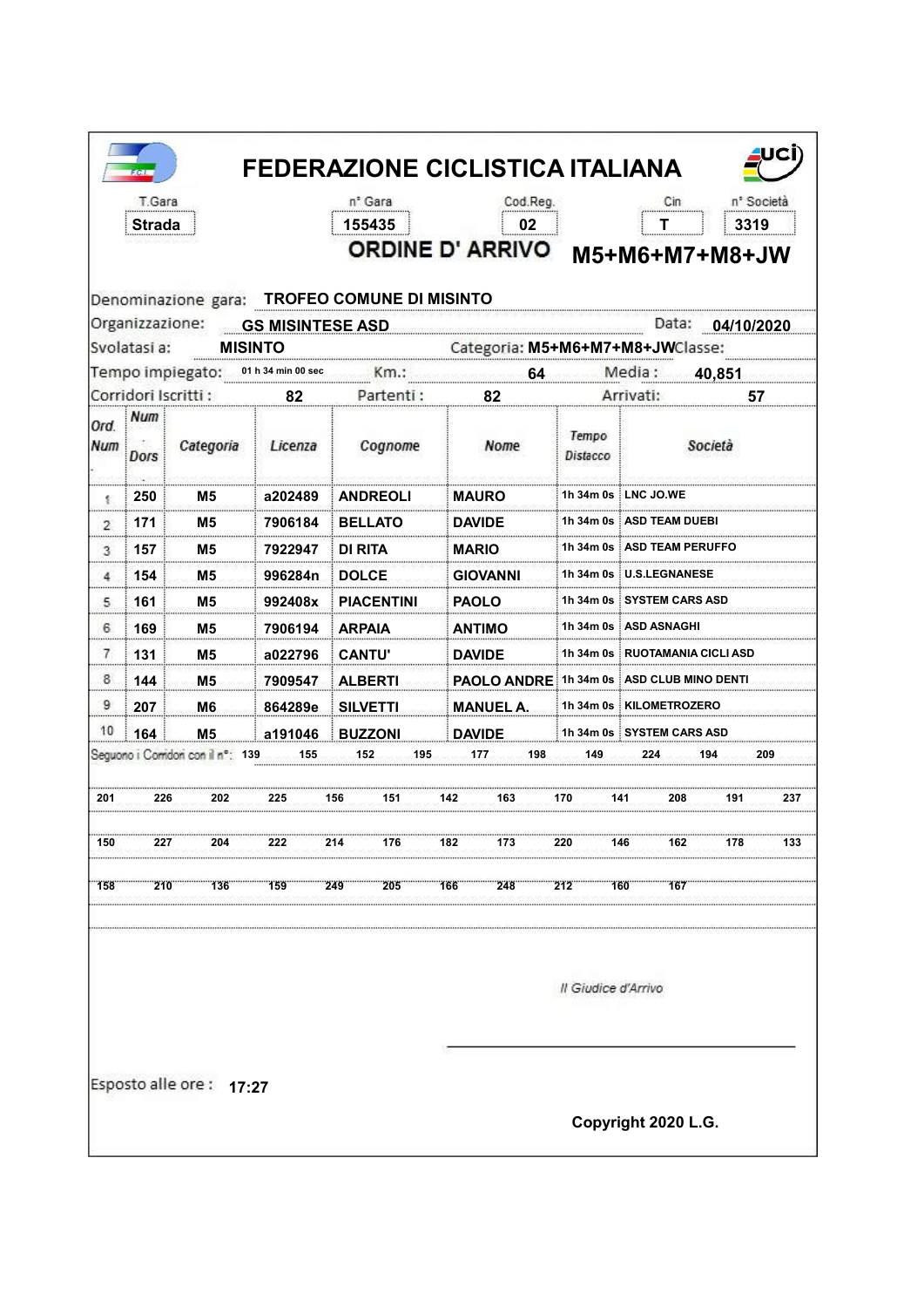|                    | T.Gara<br>Strada |                                        |                         | n° Gara<br>155435<br>Denominazione gara: TROFEO COMUNE DI MISINTO | Cod.Reg.<br>02<br>ORDINE D' ARRIVO M5     |                          | Cin                              | n° Società<br>3319 |
|--------------------|------------------|----------------------------------------|-------------------------|-------------------------------------------------------------------|-------------------------------------------|--------------------------|----------------------------------|--------------------|
|                    |                  | Organizzazione:                        | <b>GS MISINTESE ASD</b> |                                                                   |                                           |                          |                                  | Data: 04/10/2020   |
|                    | Svolatasi a:     |                                        | <b>MISINTO</b>          |                                                                   | Categoria: M5                             |                          |                                  | Classe:            |
|                    |                  | Tempo impiegato:                       | 01 h 34 min 00 sec      | Km.:                                                              | 64                                        |                          | Media:                           | 40,851             |
|                    |                  | Corridori Iscritti:                    | 44                      | Partenti:                                                         | 44                                        |                          | Arrivati:                        | 36                 |
| Ord.<br><b>Num</b> | Num<br>Dors      | Categoria                              | Licenza                 | Cognome                                                           | Nome                                      | Tempo<br><b>Distacco</b> |                                  | Società            |
| 髪                  | 250              | M5                                     | a202489                 | <b>ANDREOLI</b>                                                   | <b>MAURO</b>                              |                          | 1h 34m 0s ∃LNC JO.WE             |                    |
| 2                  | 171              | M5                                     | 7906184                 | <b>BELLATO</b>                                                    | <b>DAVIDE</b>                             |                          | 1h 34m 0s ┊ASD TEAM DUEBI        |                    |
| 3                  | 157              | M5                                     | 7922947                 | DI RITA                                                           | <b>MARIO</b>                              |                          | 1h 34m 0s   ASD TEAM PERUFFO     |                    |
| 4                  | 154              | M5                                     | 996284n                 | <b>DOLCE</b>                                                      | <b>GIOVANNI</b>                           |                          | 1h 34m 0s U.S.LEGNANESE          |                    |
| 5.                 | 161              | M5                                     | 992408x                 | <b>PIACENTINI</b>                                                 | <b>PAOLO</b>                              |                          | 1h 34m 0s i SYSTEM CARS ASD      |                    |
| 6                  | 169              | M5                                     | 7906194                 | <b>ARPAIA</b>                                                     | <b>ANTIMO</b>                             |                          | 1h 34m 0s   ASD ASNAGHI          |                    |
| 7                  | 131              | M5                                     | a022796                 | <b>CANTU'</b>                                                     | <b>DAVIDE</b>                             |                          | 1h 34m 0s : RUOTAMANIA CICLI ASD |                    |
| 8                  | 144              | M <sub>5</sub>                         | 7909547                 | <b>ALBERTI</b>                                                    | PAOLO ANDRE 1h 34m 0s ASD CLUB MINO DENTI |                          |                                  |                    |
| 9                  | 164              | <b>M5</b>                              | a191046                 | <b>BUZZONI</b>                                                    | <b>DAVIDE</b>                             |                          | 1h 34m 0s SYSTEM CARS ASD        |                    |
| 10                 | 139              | M <sub>5</sub>                         | 7910011                 | <b>DELLA BELLA FLAVIO</b>                                         |                                           |                          | 1h 34m 0s   ASD ASNAGHI CUCINE   |                    |
|                    |                  | Seguono i Corridori con il nº: 155 452 |                         | 177<br>149                                                        | 156<br>151                                | 142                      | 163                              | 170<br>141         |
| 150                | 176              | 182                                    | 173                     | 146<br>162                                                        | 178<br>133                                | 158                      | 136<br>159                       | 249<br>166         |
| 248                | 160              | 167                                    |                         |                                                                   |                                           |                          |                                  |                    |
|                    |                  |                                        |                         | C.P. Di Lillo Massimo (Kilometrozero)                             |                                           |                          |                                  |                    |
|                    |                  |                                        |                         |                                                                   |                                           | Il Giudice d'Arrivo      |                                  |                    |
|                    |                  | Esposto alle ore: 17:27                |                         |                                                                   |                                           |                          | Copyright 2020 L.G.              |                    |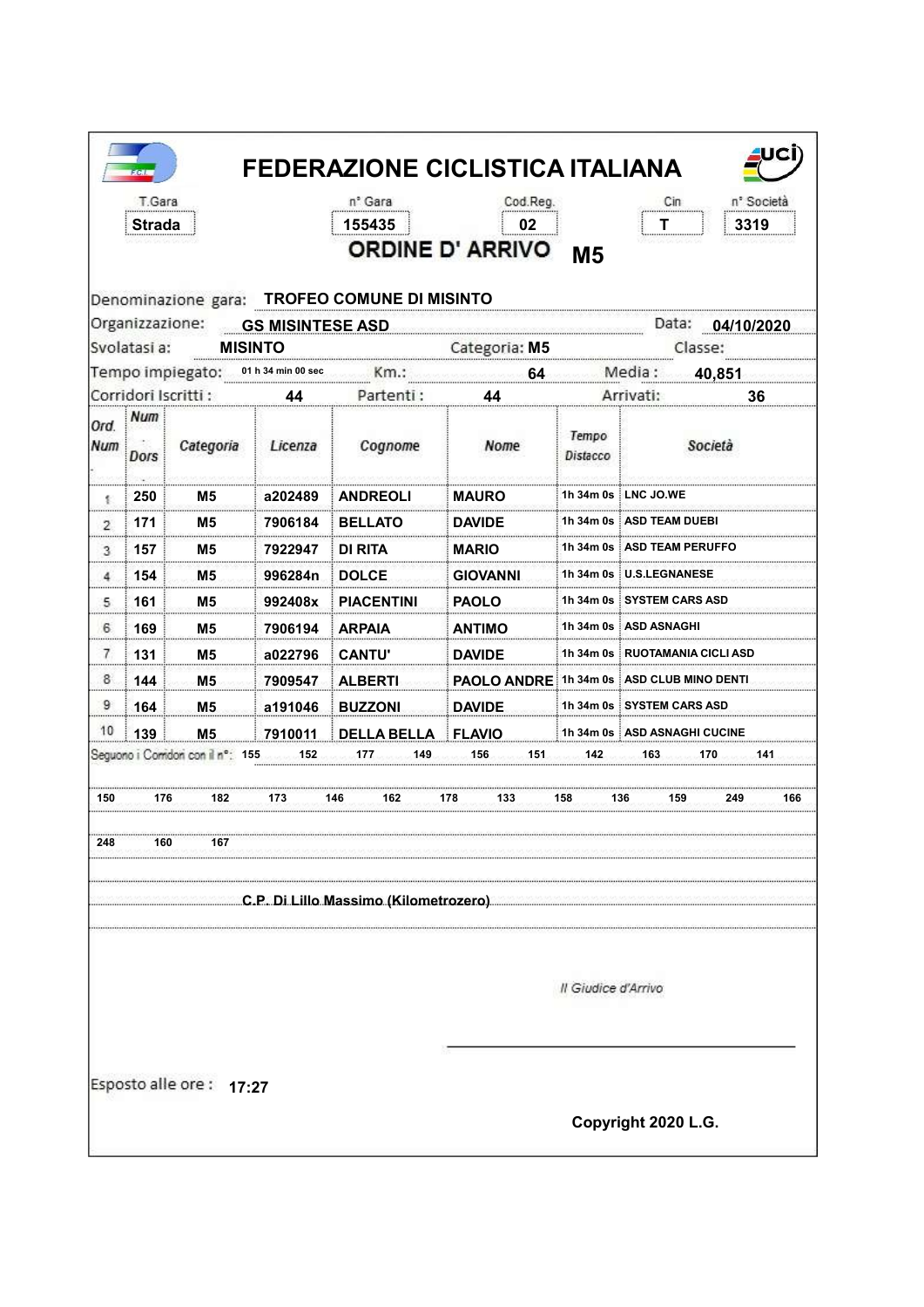|                                          |                                 |                         | 155435                                       | Cod.Reg.<br>02<br><b>ORDINE D' ARRIVO</b> | <b>M6</b>           | 3319                                   |
|------------------------------------------|---------------------------------|-------------------------|----------------------------------------------|-------------------------------------------|---------------------|----------------------------------------|
|                                          |                                 |                         | Denominazione gara: TROFEO COMUNE DI MISINTO |                                           |                     |                                        |
| Organizzazione:                          |                                 | <b>GS MISINTESE ASD</b> |                                              |                                           |                     | Data:<br>04/10/2020                    |
| Svolatasi a:                             |                                 | <b>MISINTO</b>          |                                              | Categoria: M6                             |                     | Classe:                                |
| Tempo impiegato:<br>Corridori Iscritti : |                                 | 01 h 34 min 00 sec      | Km.:<br>Partenti:                            | 64                                        |                     | Media :<br>40,851<br>Arrivati:         |
| Num                                      |                                 | 21                      |                                              | 21                                        |                     | 14                                     |
| Ord.<br>Num<br><b>Dors</b>               | Categoria                       | Licenza                 | Cognome                                      | Nome                                      | Tempo<br>Distacco   | Società                                |
| 207<br>劃                                 | M6                              | 864289e                 | <b>SILVETTI</b>                              | <b>MANUEL A.</b>                          |                     | 1h 34m 0s : KILOMETROZERO              |
| 195<br>2                                 | M6                              | a023139                 | <b>GHILARDINI</b>                            | <b>FABIO</b>                              |                     | 1h 34m 0s ┊CICLI BETTONI COSTA         |
| 198<br>3                                 | M6                              | 7901313                 | <b>STUCCHI</b>                               | <b>GIULIANO</b>                           |                     | 1h 34m 0s i ASD TEAM MARCO BONTEMPI.CO |
| 194<br>4                                 | M6                              | 7903328                 | <b>GALLIAZZO</b>                             | <b>OSCAR MAURI</b>                        |                     | 1h 34m 0s : ASD LA VELOCE MELZO        |
| 209<br>5                                 | M6                              | a109399                 | <b>PEZZETTI</b>                              | <b>ENRICO</b>                             |                     | 1h 34m 0s i SYSTEM CARS ASD            |
| 6<br>201                                 | M6                              | am845079 CORTI          |                                              | <b>MASSIMO</b>                            |                     | 1h 34m 0s i TEAM SEAL                  |
| 7<br>202                                 | M6                              | 7963648                 | <b>MORANDI</b>                               | <b>GIUSEPPE</b>                           |                     | 1h 34m 0s i ASD GAUV                   |
| 8<br>208                                 | M6                              | 7952286                 | <b>VOLONTE'</b>                              | <b>PIERENRICO</b>                         |                     | 1h 34m 0s : ASD TEAM BREDAQUARANTA J   |
| 9<br>191                                 | M6.                             | 579370u                 | <b>MARTINELLI</b>                            | <b>FERRUCCIO</b>                          |                     | 1h 34m 0s BREVIARIO BONATE SOPRA       |
| 10<br>204                                | M <sub>6</sub>                  | 945115q                 | <b>BRIVIO</b>                                | <b>ADELIO</b>                             |                     | 1h 34m 0s CICLISTICA SEREGNO ASD       |
|                                          | Seguono i Comdon con il nº: 214 |                         |                                              |                                           | Il Giudice d'Arrivo |                                        |